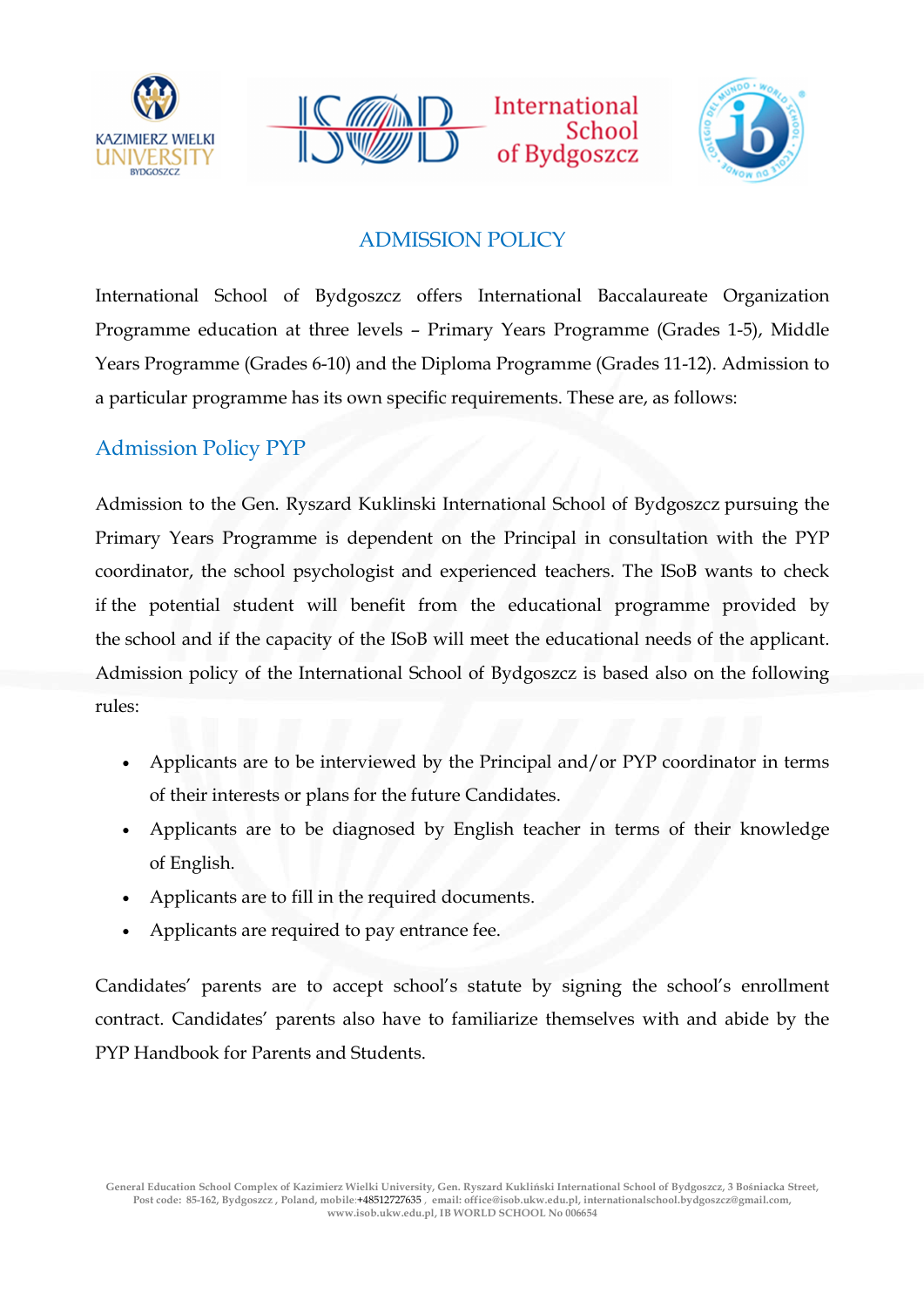





Required documentation for Admission:

- Application form (available on the school's website)
- Medical/Insurance Form
- Student Certificates from previous school(s)
- Recommendation from the last school (if it's possible)
- 1 photograph (identity card format)

Applicants for admission to the Gen. Ryszard Kuklinski International School of Bydgoszcz are enrolled and registered after the payment of the non-refundable registration fee to the school's account. A student is placed in grade after due consideration of age, grade level at previous school(s), also emotional and social maturity.

## Admission Policy MYP

Admission to the Gen. Ryszard Kuklinski International School of Bydgoszcz pursuing the Middle Years Programme is dependent on the Principal in consultation with the MYP coordinator, the school psychologist and experienced teachers. The ISoB wants to check if the potential student will benefit from the educational programme provided by the school and if the capacity of the ISoB will meet the educational needs of the applicant. Admission policy of the International School of Bydgoszcz is based also on the following rules:

- Applicants are to be interviewed by the Principal and/or MYP coordinator in terms of their interests or plans for the future Candidates.
- Applicants are to be diagnosed by English teacher in terms of their knowledge of English.

General Education School Complex of Kazimierz Wielki University, Gen. Ryszard Kukliński International School of Bydgoszcz, 3 Bośniacka Street, Post code: 85-162, Bydgoszcz , Poland, mobile:+48512727635 , email: office@isob.ukw.edu.pl, internationalschool.bydgoszcz@gmail.com, www.isob.ukw.edu.pl, IB WORLD SCHOOL No 006654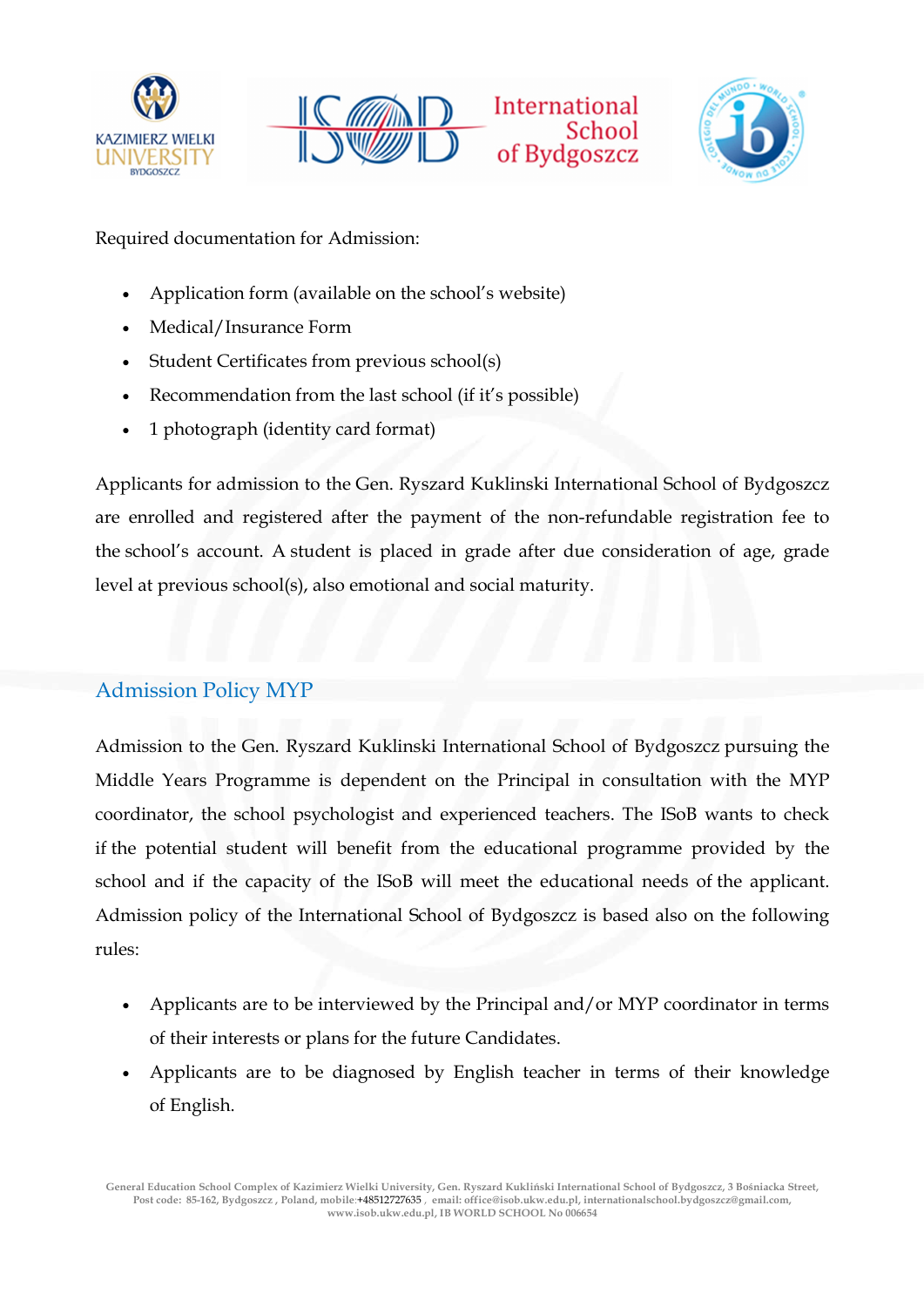





- Applicants are to take a placement/diagnostic test in the following in Sciences, Humanities and Maths.
- Applicants are to fill in the required documents.
- Applicants are required to pay entrance fee.

Candidates' parents are to accept school's statute by signing the school's enrollment contract. Candidates' parents also have to familiarize themselves with and abide by the MYP Handbook for Parents and Students.

Required documentation for Admission:

- Application form (available on the school's website)
- Medical/Insurance Form
- Student Certificates from previous school(s) / Past Reports
- Recommendation from the last school (if it's possible)
- 1 photograph (identity card format)

Applicants for admission to the Gen. Ryszard Kuklinski International School of Bydgoszcz are enrolled and registered after the payment of the non-refundable registration fee to the school's account. A student is placed in grade after due consideration of age, grade level at previous school(s), also emotional and social maturity.

## Admission Policy DP

Admission to the Gen. Ryszard Kuklinski International School of Bydgoszcz pursuing the Diploma Programme is dependent on the Principal in consultation with the DP coordinator, the school psychologist and experienced teachers. The ISoB wants to check if the potential student will benefit from the educational programme provided by the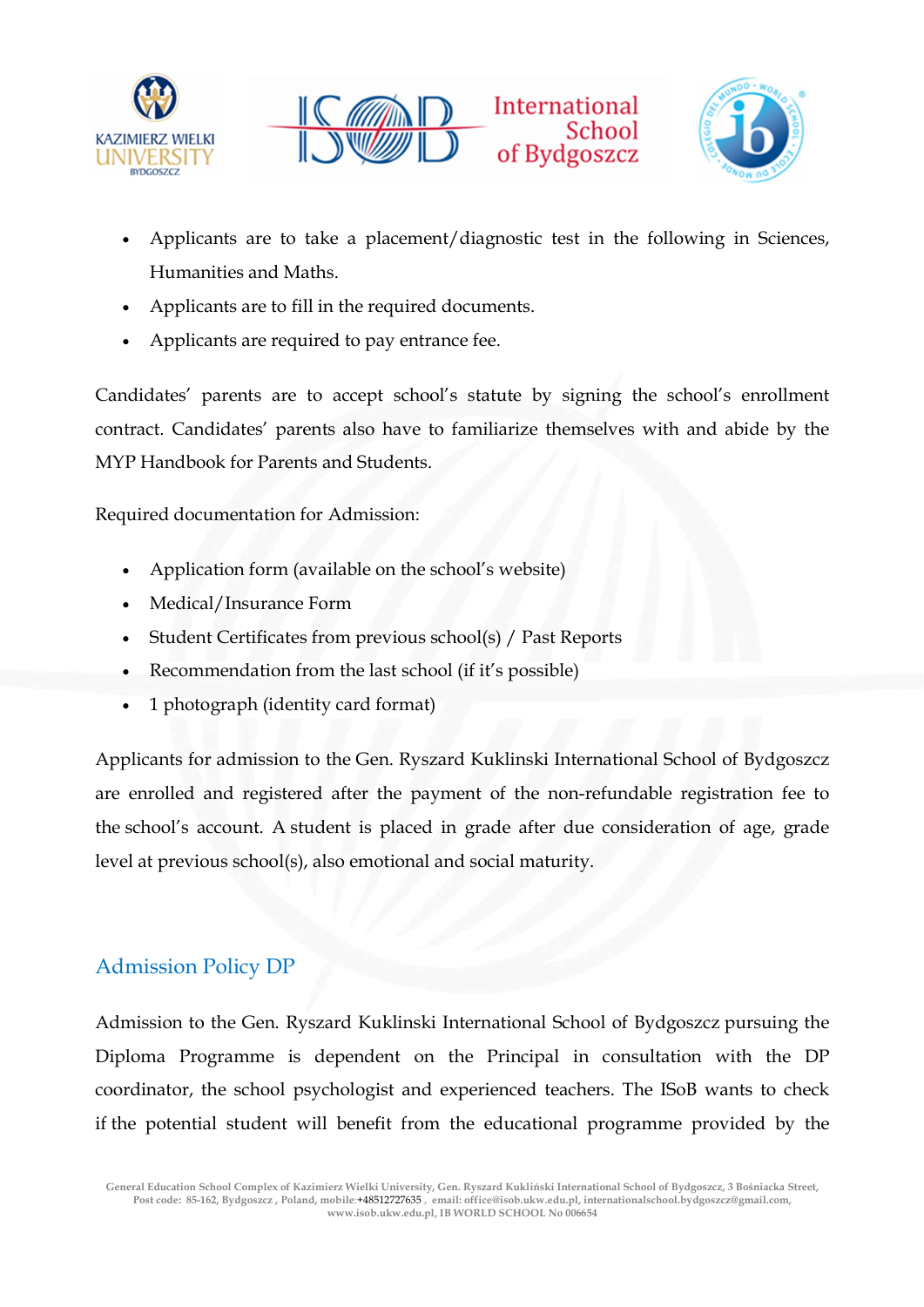





school and if the capacity of the ISoB will meet the educational needs of the applicant. Admission policy of the International School of Bydgoszcz is based also on the following rules:

- Applicants are to be interviewed by the Principal and/or DP coordinator in terms of their interests or plans for the future Candidates.
- All interested applicants , IB MYP graduates and non-ISoB, are required to take entrance tests for mathematics HL (written).
- English (written and oral) exams are diversified depending on what Language A or Language B course the applicant chooses to study in the DP, and are specified as follows:
	- o Candidates (non-ISoB) who do not choose Language A or Language B to be English will take exam in English as a language of instruction;
	- o Candidates who choose English A Literature course (non-ISoB or IB MYP graduates - HL with a grade lower than MYP IB5, SL with a grade lower than MYP IB4) take exam in English language and elements of literary analysis;
	- o Candidates who choose English B course (non-ISoB or IB MYP graduates HL with a grade lower than MYP IB5, SL with a grade lower than MYP IB4) take exam in English language skills.
- Applicants are to fill in the required documents.
- Applicants are required to pay entrance fee.

Candidates' parents are to accept school's statute by signing the school's enrollment contract. Candidates' parents also have to familiarize themselves with and abide by the DP Handbook for Parents and Students.